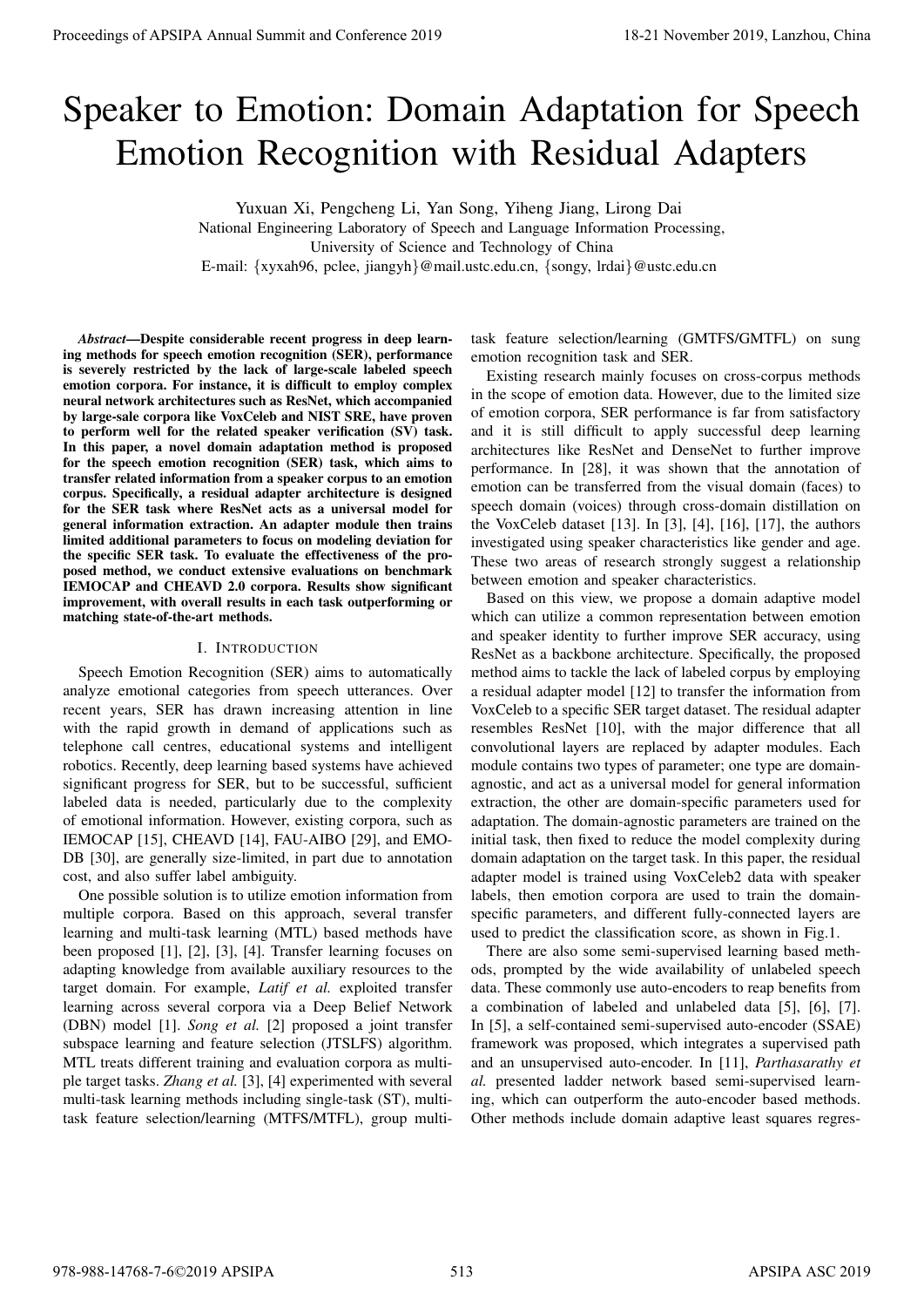

Fig. 1. illustration of speaker to emotion domain adaption framework. There are three different adaptation methods to utilize the pre-trained speaker network, including feature extractor, fine-tuning and domain adaptation, the dashed line indicates network training. "FC" means fully connected layers.

sion (DaLSR) [8] and domain-adaptive subspace learning (DoSL) [9]. The main difference lies in that the proposed residual adapter utilizes supervised learning to exploit the relationship between speaker and emotion data.

To prove the effectiveness of our method, we first use ResNet that is trained with emotion data only as a baseline system, and then conduct a series of experiments as shown in Fig.1, including: (1) A ResNet trained by VoxCeleb2 data as the feature extractor, then the classifier trained for SER. (2) The same ResNet fine-tuned with emotion data – the common practice in transfer learning. (3) The proposed residual adapter method, furthermore testing the adapter module alone, aiming to demonstrate that features learned from the speaker classification task can be beneficial to SER. The results of (3) on IEMOCAP improvised and CHEAVD both significantly exceed baseline systems, establishing the effectiveness of the proposed method.

# II. OVERVIEW OF SPEAKER-TO-EMOTION DOMAIN ADAPTATION FRAMEWORK

SER encompasses some existing problems. (1) Deep learning based methods have become prevalent in recent years [20], [21], [22], owing to the powerful representation learning ability of neural networks. In general, increasing network depth benefits performance, but the limited scale of emotion corpora greatly restricts the network complexity in practice. In previous studies, most deep learning models contain only a few layers and need to be specifically designed for emotion corpora. Some powerful deep learning models, such as ResNet, which achieve great success in related tasks, cannot effectively be utilized due to the limited training data. (2) Existing methods mainly focus on cross-corpus learning among emotion corpora, but due to the difficulty and cost of labeling emotion data, cross-corpus methods still have limitations.

By contrast, labeled data is abundant for traditional speech tasks. Although the corpora from other speech domains lack emotion labels, they may still contain some related information which can assist in SER model training. Speaker-labeled corpora are potential choices, as described in Section I, where speaker characteristics such as age and gender can influence

SER results. This fact indicates that there is some shared representation between speaker characteristics and emotion. On the other hand, the scale of speaker corpora are much larger than those for emotion, a fact that aids in training a deep neural network. Based on those motivations, the VoxCeleb2 [13] corpus is selected in this paper for initial model training.

In order to utilize speaker labels, a complex network is first trained by speaker corpora, and then adapted to the target emotion corpora. We therefore explore three possible adaptation methods, as shown in Fig.1. The first method is a feature extractor, which constructs an emotion classifier by retraining the topmost FC layer. The second method is finetuning, which takes the same structure as the feature extractor, then all network parameters as well as the FC classifier, are fine-tuned using the emotion corpora. Although these two methods can exploit the information from both speaker and emotion data, they have some obvious problems. Firstly, the network parameters are pre-trained for speaker verification, which may be quite different from SER, therefore directly utilizing the model may not be a appropriate choice. Secondly, due to the limited scale of the target emotion corpora, training the whole network may be difficult and may cause an overfitting problem. On the other hand, the fine-tuning stage may result in forgetting the source corpora, reducing the benefit of the auxiliary information.

To address these issues, this paper attempts to establish the third method, a new domain adaptation. In this method, the deep learning model is first trained using VoxCeleb2 data with speaker labels as usual. But during the adaptation stage, some extra emotion-specific parameters are added to the original model, then the emotion corpora are utilized to only fine-tune the additional parameters which coexist alongside the previously trained parameters. Through the proposed framework, the information forgetting problem is avoided, and because the emotion corpora is only utilized to fine-tune a part of the network, the over-fitting problem may be mitigated. Based on our motivation, we exploit the residual adapter model, as demonstrated in the following section.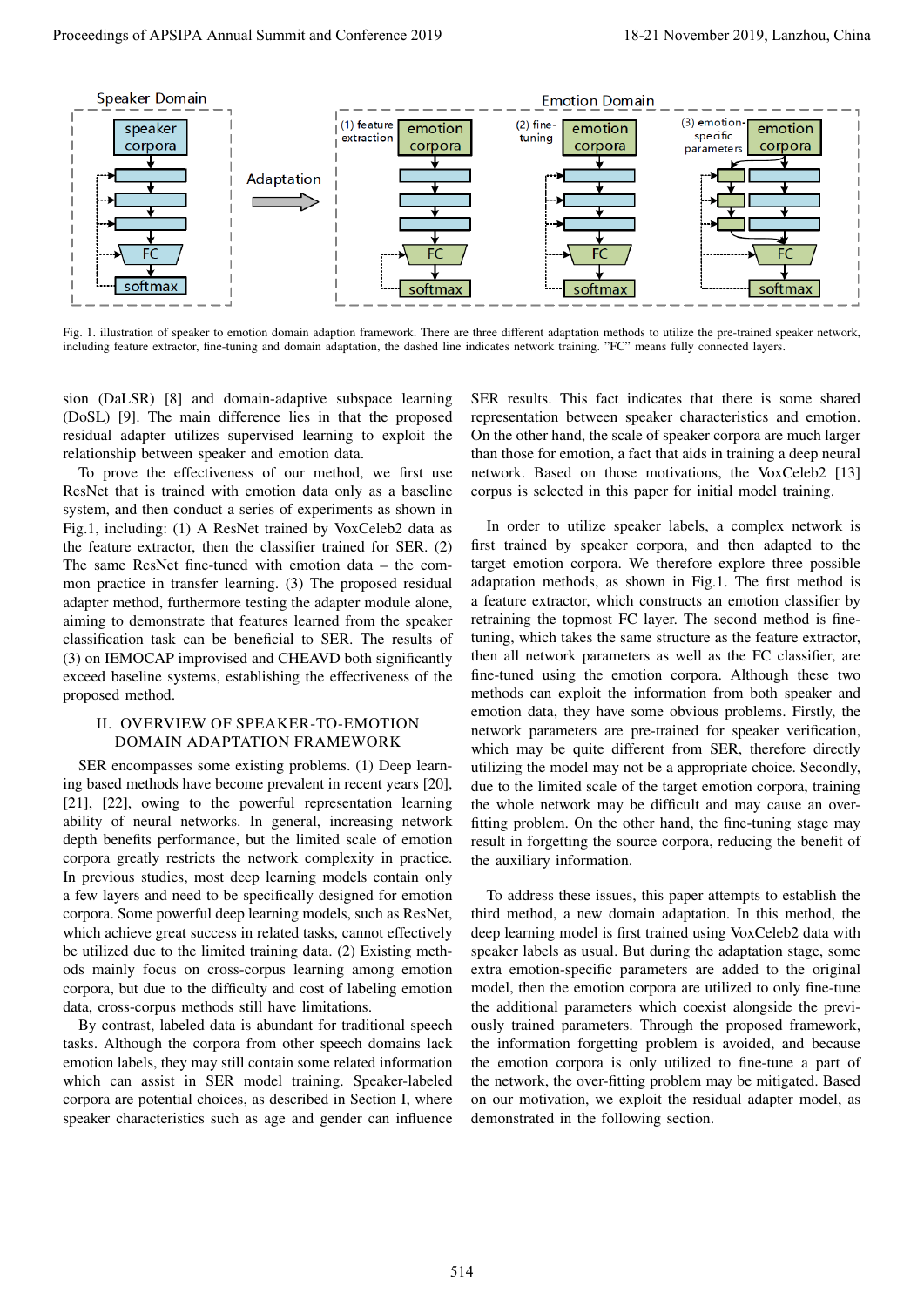## III. RESIDUAL ADAPTER MODEL

## *A. Model design*

The motivation for a residual adapter model is to dynamically fit multiple domains. The idea can be accomplished by incorporating domain-specific parameters into the deep learning model. However, incorporating too many additional parameters for each domain may cause over-fitting, therefore the residual adapter model aims to reduce the number of domain-specific parameters while sharing more domain-agnostic parameters. The basic idea of constructing an adapter module is to linearly parameterize the convolutional filter group, which is the same as introducing an intermediate convolutional layer. Assuming there is a convolutional filter group with size  $H \times W$ , applied on T input feature maps, written as  $F \in \mathbb{R}^{H \times W \times T}$ . The K filter bank added with introduced parameters can be written as a linear combination  $G = \sum_{k=1}^{K} (\alpha_{ik} + F_k)$ , where  $\alpha \in \mathbb{R}^{T \times K}$  represents additional parameters. By introducing these additional parameters, the convolutional layer can be seen as the combination of domain-specific parameters  $\alpha$  and domain-agnostic parameters F. Applying the filter group to input  $x$ , we can obtain Proceedings of APSIPA Annual Summit and Conference 2019<br>
The Constraints of APSIPA Annual Summit and Conference 2019<br>
The Constraints of APSIPA Annual Summit and Conference 2019<br>
The Conference 2019 18-21 November 2019 18

$$
G * x = \sum_{k=1}^{K} (\alpha_{:k} + F_k) * x = \alpha * x + F * x \tag{1}
$$

in implementation  $\alpha$  is a  $1 \times 1 \times T \times K$  filter bank. For the training progress, firstly the model is trained on the initial task, using a large corpus. Next, the parameters are fixed and other domain adapters are trained using the target domain corpus.

#### *B. Adapter module and network structure*

The residual adapter module modifies the basic residual block in ResNet. The original residual block contains two  $3 \times 3$ convolutional layers, a shortcut connection is linked between the input and output, which can be denoted as in the following equation:

$$
ReLU(x + \omega_2 * ReLU(\omega_1 * x))
$$
 (2)

where  $\omega_1$  and  $\omega_2$  are parameters of the convolutional layers, the activation function is ReLU. In order to make the network able to dynamically fit multiple domains, for each convolutional layer, a bank of  $1 \times 1$  filters is applied on the input tensor, then the output is added to the original convolutional output, the output dimension of  $1 \times 1$  filters is maintained unchanged. The modified convolutional layers can be written as in the following equation:

$$
f(x) = \omega * x + \alpha * x \tag{3}
$$

Since a bank of  $1 \times 1$  filters has far fewer parameters, the complexity of the domain-specific part is reduced, which further prevents the over-fitting problem. The adapter module in this paper is shown in Fig. 2.

Batch normalization (BN) [19] plays an important role in deep neural network training, and BN layers can re-scale the feature distribution. In the adapter module, BN is applied after the feature sum for each domain, and because BN has



Fig. 2. Adapter module where the  $3 \times 3$  filters are domain-agnostic. The 1  $\times$  1 filters and BN layers are domain-specific.

learnable parameters, they also provide some domain-specific parameter adaptation. In this paper, the residual adapter model is constructed on the ResNet20 model with a network structure outlined in Table I. Three basic blocks are stacked separately for each stage, thus there are 20 convolutional layers counting the first  $7 \times 7$  layer and last fully-connected (FC) layer. The stride of the last convolutional layer of each stage is set to 2 and the output dimension is doubled. Finally the network outputs a 256-dimensional feature map with size  $25 \times 13$ , followed by global average pooling (GAP) to downsample the feature size to  $1 \times 1$ . FC and softmax layers are then utilized to predict the final emotion label, and a cross-entropy loss function is used.

TABLE I THE RESNET20 NETWORK STRUCTURE USED IN OUR METHOD

| Layer name             | Output<br>Parameter |                                                                                                     |  |
|------------------------|---------------------|-----------------------------------------------------------------------------------------------------|--|
| Conv1                  | $400 \times 200$    | $\overline{7 \times 7}$ , $\overline{32}$ , stride = 1                                              |  |
| Max Pooling            | $200 \times 100$    | $3 \times 3$ , stride = 2                                                                           |  |
| Stage1                 | $100 \times 50$     | $\begin{array}{ l }\n \hline\n 3 \times 3, 32 \\  \hline\n 3 \times 3, 32\n \end{array}\n \times 3$ |  |
| Stage2                 | $50 \times 25$      | $\begin{bmatrix} 3 \times 3, 64 \\ 3 \times 3, 64 \end{bmatrix} \times 3$                           |  |
| Stage3                 | $25 \times 13$      | $\begin{bmatrix} 3 \times 3, 128 \\ 3 \times 3, 128 \end{bmatrix}$<br>$\times 3$                    |  |
| Average Pooling        | $1 \times 1$        | $25 \times 13$                                                                                      |  |
| <b>Fully Connected</b> | 256: classes        |                                                                                                     |  |

## IV. EXPERIMENTS AND ANALYSIS

### *A. Data description and pre-processing*

In this study, both speaker data and emotion data are utilized. For speaker-labeled data, we choose the VoxCeleb2 corpus [13]. VoxCeleb2 is a large-scale speaker-labeled database, prevalent for SV tasks, that was collected from more than 6000 celebrities on YouTube. VoxCeleb2 consists of 2442 hours, with more than a million speech utterances, covering different ages, genders, accents and scenes. Due to the diversity of the data source, VoxCeleb2 data is likely to contain rich emotion information, but in this paper we only utilize the speaker labels.

For the emotion part, we select Interactive Emotional Dyadic Motion Capture (IEMOCAP) [15] and Chinese Natural Audio-Visual Emotion Database (CHEAVD) [14] 2.0 databases. IEMOCAP is performed by 10 skilled actors and divided into 5 sections where each section contains two actors. IEMOCAP has scripted and improvised parts, depending on the recording scenarios. We choose the improvised data part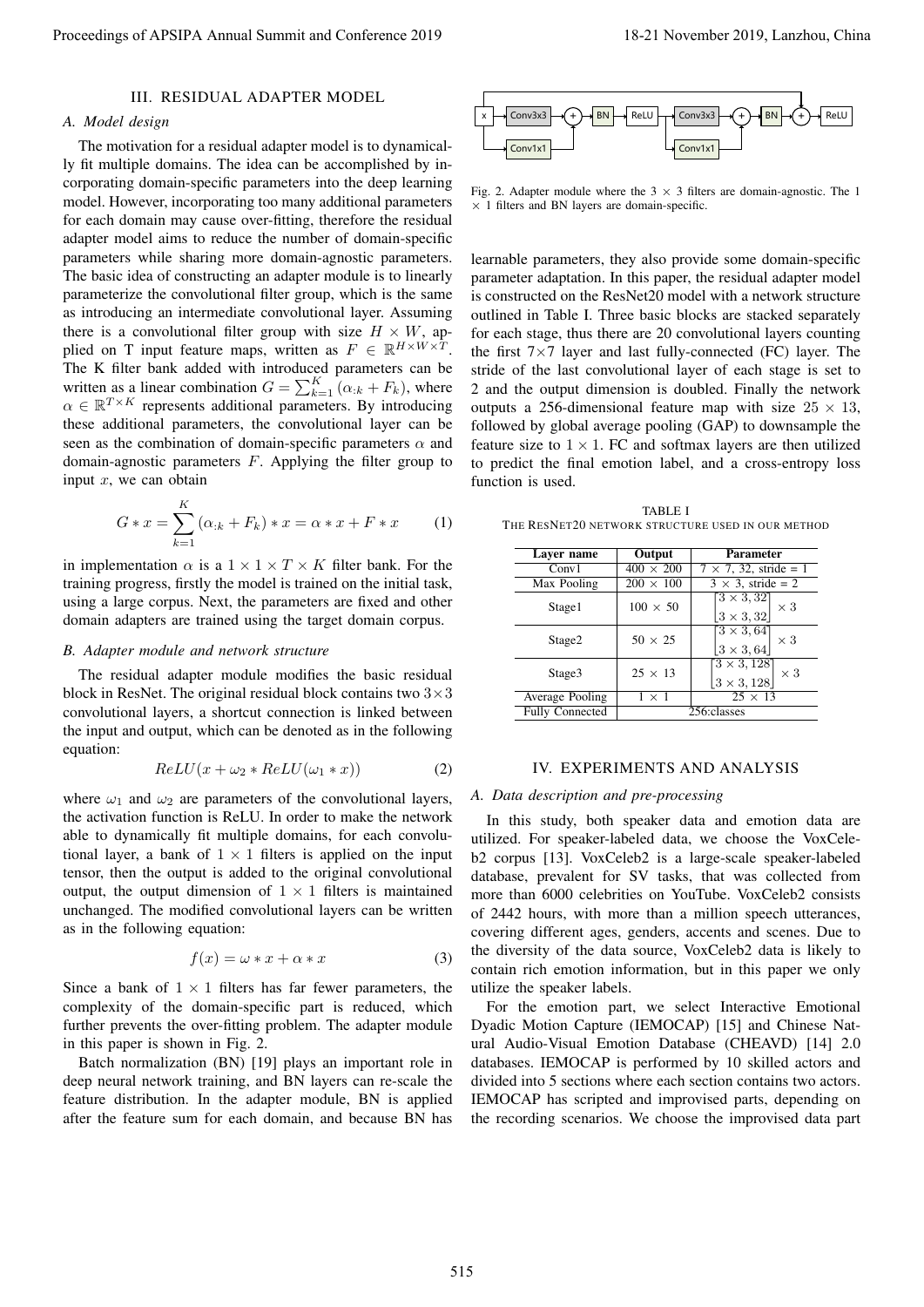| Methods                                                                                                                                                                                                                                                                                                                                                                                                                                                                                                                                                                                                                                                                                                                                                                                                                                                                                                                                                                                                                                                                                                                                                                                                                                                                                                                                                                                                                                                                                                                                                                                                                                                                                                                                                                                                                                                                                                                                                                                                                                                                                                                                                                                                                                                                                                                                                                                                                                                                                                                   | <b>CHEAVD</b>                          |                                        | <b>IEMOCAP</b>                                                                                                                                                                                                                                                                                                                                                                                                                                                                                                                                                                                                                                                                                                                                                                                                                                                                                                                                                                                                                                                                                                                                                                                                                                                                                                                                                                                                                                                                                                                                                                                                                                                                                                                                                                                                                                                                                                                                                                                                                                                                                                                                                                                                                                                                                                                                                                                                                                                                                                                                                                                                                  |                                        |
|---------------------------------------------------------------------------------------------------------------------------------------------------------------------------------------------------------------------------------------------------------------------------------------------------------------------------------------------------------------------------------------------------------------------------------------------------------------------------------------------------------------------------------------------------------------------------------------------------------------------------------------------------------------------------------------------------------------------------------------------------------------------------------------------------------------------------------------------------------------------------------------------------------------------------------------------------------------------------------------------------------------------------------------------------------------------------------------------------------------------------------------------------------------------------------------------------------------------------------------------------------------------------------------------------------------------------------------------------------------------------------------------------------------------------------------------------------------------------------------------------------------------------------------------------------------------------------------------------------------------------------------------------------------------------------------------------------------------------------------------------------------------------------------------------------------------------------------------------------------------------------------------------------------------------------------------------------------------------------------------------------------------------------------------------------------------------------------------------------------------------------------------------------------------------------------------------------------------------------------------------------------------------------------------------------------------------------------------------------------------------------------------------------------------------------------------------------------------------------------------------------------------------|----------------------------------------|----------------------------------------|---------------------------------------------------------------------------------------------------------------------------------------------------------------------------------------------------------------------------------------------------------------------------------------------------------------------------------------------------------------------------------------------------------------------------------------------------------------------------------------------------------------------------------------------------------------------------------------------------------------------------------------------------------------------------------------------------------------------------------------------------------------------------------------------------------------------------------------------------------------------------------------------------------------------------------------------------------------------------------------------------------------------------------------------------------------------------------------------------------------------------------------------------------------------------------------------------------------------------------------------------------------------------------------------------------------------------------------------------------------------------------------------------------------------------------------------------------------------------------------------------------------------------------------------------------------------------------------------------------------------------------------------------------------------------------------------------------------------------------------------------------------------------------------------------------------------------------------------------------------------------------------------------------------------------------------------------------------------------------------------------------------------------------------------------------------------------------------------------------------------------------------------------------------------------------------------------------------------------------------------------------------------------------------------------------------------------------------------------------------------------------------------------------------------------------------------------------------------------------------------------------------------------------------------------------------------------------------------------------------------------------|----------------------------------------|
|                                                                                                                                                                                                                                                                                                                                                                                                                                                                                                                                                                                                                                                                                                                                                                                                                                                                                                                                                                                                                                                                                                                                                                                                                                                                                                                                                                                                                                                                                                                                                                                                                                                                                                                                                                                                                                                                                                                                                                                                                                                                                                                                                                                                                                                                                                                                                                                                                                                                                                                           | <b>UA</b>                              | WA                                     | <b>UA</b>                                                                                                                                                                                                                                                                                                                                                                                                                                                                                                                                                                                                                                                                                                                                                                                                                                                                                                                                                                                                                                                                                                                                                                                                                                                                                                                                                                                                                                                                                                                                                                                                                                                                                                                                                                                                                                                                                                                                                                                                                                                                                                                                                                                                                                                                                                                                                                                                                                                                                                                                                                                                                       | $\overline{\text{WA}}$                 |
| Plain                                                                                                                                                                                                                                                                                                                                                                                                                                                                                                                                                                                                                                                                                                                                                                                                                                                                                                                                                                                                                                                                                                                                                                                                                                                                                                                                                                                                                                                                                                                                                                                                                                                                                                                                                                                                                                                                                                                                                                                                                                                                                                                                                                                                                                                                                                                                                                                                                                                                                                                     | $32.27(\pm3.60)$                       | $42.66(\pm 1.33)$                      | $59.00(\pm 2.53)$                                                                                                                                                                                                                                                                                                                                                                                                                                                                                                                                                                                                                                                                                                                                                                                                                                                                                                                                                                                                                                                                                                                                                                                                                                                                                                                                                                                                                                                                                                                                                                                                                                                                                                                                                                                                                                                                                                                                                                                                                                                                                                                                                                                                                                                                                                                                                                                                                                                                                                                                                                                                               | $65.65(\pm 1.85)$                      |
| <b>Feature Extractor</b>                                                                                                                                                                                                                                                                                                                                                                                                                                                                                                                                                                                                                                                                                                                                                                                                                                                                                                                                                                                                                                                                                                                                                                                                                                                                                                                                                                                                                                                                                                                                                                                                                                                                                                                                                                                                                                                                                                                                                                                                                                                                                                                                                                                                                                                                                                                                                                                                                                                                                                  | $32.91(\pm2.90)$                       | $40.39(\pm 0.25)$                      | $57.85(\pm 1.25)$                                                                                                                                                                                                                                                                                                                                                                                                                                                                                                                                                                                                                                                                                                                                                                                                                                                                                                                                                                                                                                                                                                                                                                                                                                                                                                                                                                                                                                                                                                                                                                                                                                                                                                                                                                                                                                                                                                                                                                                                                                                                                                                                                                                                                                                                                                                                                                                                                                                                                                                                                                                                               | $66.52(\pm 0.25)$                      |
| Fine-tuning                                                                                                                                                                                                                                                                                                                                                                                                                                                                                                                                                                                                                                                                                                                                                                                                                                                                                                                                                                                                                                                                                                                                                                                                                                                                                                                                                                                                                                                                                                                                                                                                                                                                                                                                                                                                                                                                                                                                                                                                                                                                                                                                                                                                                                                                                                                                                                                                                                                                                                               | $31.23(\pm 3.59)$                      | $41.45(\pm 0.91)$                      | $62.83(\pm 1.59)$                                                                                                                                                                                                                                                                                                                                                                                                                                                                                                                                                                                                                                                                                                                                                                                                                                                                                                                                                                                                                                                                                                                                                                                                                                                                                                                                                                                                                                                                                                                                                                                                                                                                                                                                                                                                                                                                                                                                                                                                                                                                                                                                                                                                                                                                                                                                                                                                                                                                                                                                                                                                               | $68.02(\pm 0.53)$                      |
| <b>Res. Adapter</b><br>Adapter                                                                                                                                                                                                                                                                                                                                                                                                                                                                                                                                                                                                                                                                                                                                                                                                                                                                                                                                                                                                                                                                                                                                                                                                                                                                                                                                                                                                                                                                                                                                                                                                                                                                                                                                                                                                                                                                                                                                                                                                                                                                                                                                                                                                                                                                                                                                                                                                                                                                                            | $34.08(\pm 1.84)$<br>$32.10(\pm 1.25)$ | $43.96(\pm 0.54)$<br>$41.54(\pm 0.76)$ | $67.58(\pm 2.41)$<br>$57.62(\pm 3.27)$                                                                                                                                                                                                                                                                                                                                                                                                                                                                                                                                                                                                                                                                                                                                                                                                                                                                                                                                                                                                                                                                                                                                                                                                                                                                                                                                                                                                                                                                                                                                                                                                                                                                                                                                                                                                                                                                                                                                                                                                                                                                                                                                                                                                                                                                                                                                                                                                                                                                                                                                                                                          | $72.73(\pm 0.58)$<br>$68.89(\pm 0.36)$ |
| in order to exclude undesired contextual information. Labels<br>of neutral, angry, happy and sad are used.<br>CHEAVD 2.0 is a Chinese emotion corpus, the official data<br>of the Multimodal Emotion Recognition Challenge (MEC)<br>2017. CHEAVD contains data selected from Chinese movies,<br>soap operas and TV shows. It contains 8 emotion labels (angry,<br>happy, sad, worried, anxious, surprise, disgust, neutral). The<br>corpus is divided into training, validation and testing sets. We<br>use the training/validation split for performance evaluation, the<br>hyper-parameter tuning is based on validation set, keeping the<br>evaluation that same as in [25].<br>Magnitude spectrograms are utilized as input features, with<br>the spectrograms extracted over 40ms Hamming windows<br>with a 10 ms window shift and 1600 FFT points. Then 0-<br>4000 Hz spectrogram are utilized since human vocal expres-<br>sion is mainly located in this frequency range. The speech<br>utterances are cut into 2 s portions with 1 s overlap, and zero-<br>padding applied for utterances shorter than 2 s. Thus the input<br>spectrograms have a size of $400 \times 200$ . For each spectrogram,<br>we then apply a $\mu$ -law expansion, as used and described in<br>our previous paper [18].<br><b>B.</b> Experiment setup<br>For VoxCeleb2 data, we randomly choose 50 speakers to<br>train the ResNet20 with adapters. For IEMOCAP improvised<br>data, we conduct a 5-fold cross-validation, where 4 sections<br>are used to train the network and the remaining 2 speakers are<br>used as validation and test data. For network training, we make<br>use of the PyTorch deep learning framework with SGD and<br>Nesterov momentum update utilized, starting at 0.9. We train<br>the network over 30 epochs for each dataset. For VoxCeleb2,<br>the initial learning rate is set to $0.05$ , then divided by 10 at<br>the $21^{st}$ epoch, with a weight decay of 0.0001. For emotion<br>corpora, the initial learning rate is 0.01, divided by 10 at the<br>$11^{th}$ and $21^{st}$ epochs. As suggested in [12], we use a large<br>weight decay for emotion corpora, set to 0.001 and 0.005 for<br>CHEAVD and IEMOCAP respectively. The loss function is<br>cross-entropy loss and all experiments are run 5 times with<br>the results averaged.<br>C. Results and analysis<br>All experimental results are listed in Table II in terms of<br>weighted and unweighted accuracy (WA and UA respectively). |                                        | expectations.                          | <b>Baseline:</b> We use IEMOCAP and CHEAVD to train a plain<br>ResNet20 with results in the top row of Table II. Obviously,<br>emotion data is insufficient to train a ResNet, so UA, WA are<br>unsatisfactory for IEMOCAP and CHEAVD, in line with our<br>Fine-tuning: Using a large corpus to train a deep network,<br>then using a small corpus to fine-tune is the common practice<br>of transfer learning. We use VoxCeleb2 data to pre-train a plain<br>ResNet20 then, after training, the FC layer of the network<br>is replaced and the whole network fine-tuned by the target<br>emotion corpus. The result is not significantly better than<br>baseline, likely to be because the number of parameters is<br>too large for the smaller extent of emotion data to train. On<br>the other hand, forgetting the learned speaker information may<br>be another problem which would reduce the accuracy.<br>Feature extractor: When fixing the parameters learned by the<br>primary domain, the network becomes a feature extractor. In<br>this experiment we fix all ResNet20 parameters and train the<br>FC layer with emotion corpora. The performance is worse than<br>the fine-tuning method, this indicates utilizing only speaker<br>information is not appropriate for SER.<br><b>Residual Adapter:</b> We next evaluate the residual adapter<br>model. We use VoxCeleb2 data to train the same ResNet20<br>with adapter modules. During the adapting process, all of the<br>parameters of the $3 \times 3$ filters are fixed, then the adapters are<br>trained using emotion data. The result significantly outper-<br>forms the baseline system, especially for IEMOCAP, where<br>the UA and WA achieve 67.58% and 72.73%. On CHEAVD<br>they achieve 34.08% and 43.96%. We attempted to increase<br>the number of speakers during residual adapter training, but<br>the performance did not benefit from this, perhaps because a<br>more complex model is needed.<br>Evaluation of adapters: Finally, we want to clarify if the<br>improvement in SER performance has benefited from domain-<br>agnostic parameters learned by VoxCeleb2, or simply because<br>adapters have fewer parameters so the model can be trained by<br>emotion corpora. To answer the question, we keep the same<br>experiment configuration with the residual adapters, retain the<br>model but set all $3 \times 3$ convolutional filter weights to 0, so<br>the domain-agnostic parameters will offer no information. As<br>a result, the accuracy significantly drops, which proves the<br>necessity of domain-agnostic parameters. |                                        |

TABLE II THE WEIGHTED ACCURACY (WA) AND UNWEIGHTED ACCURACY (UA) OF ALL SYSTEMS (IN %)

## *B. Experiment setup*

# *C. Results and analysis*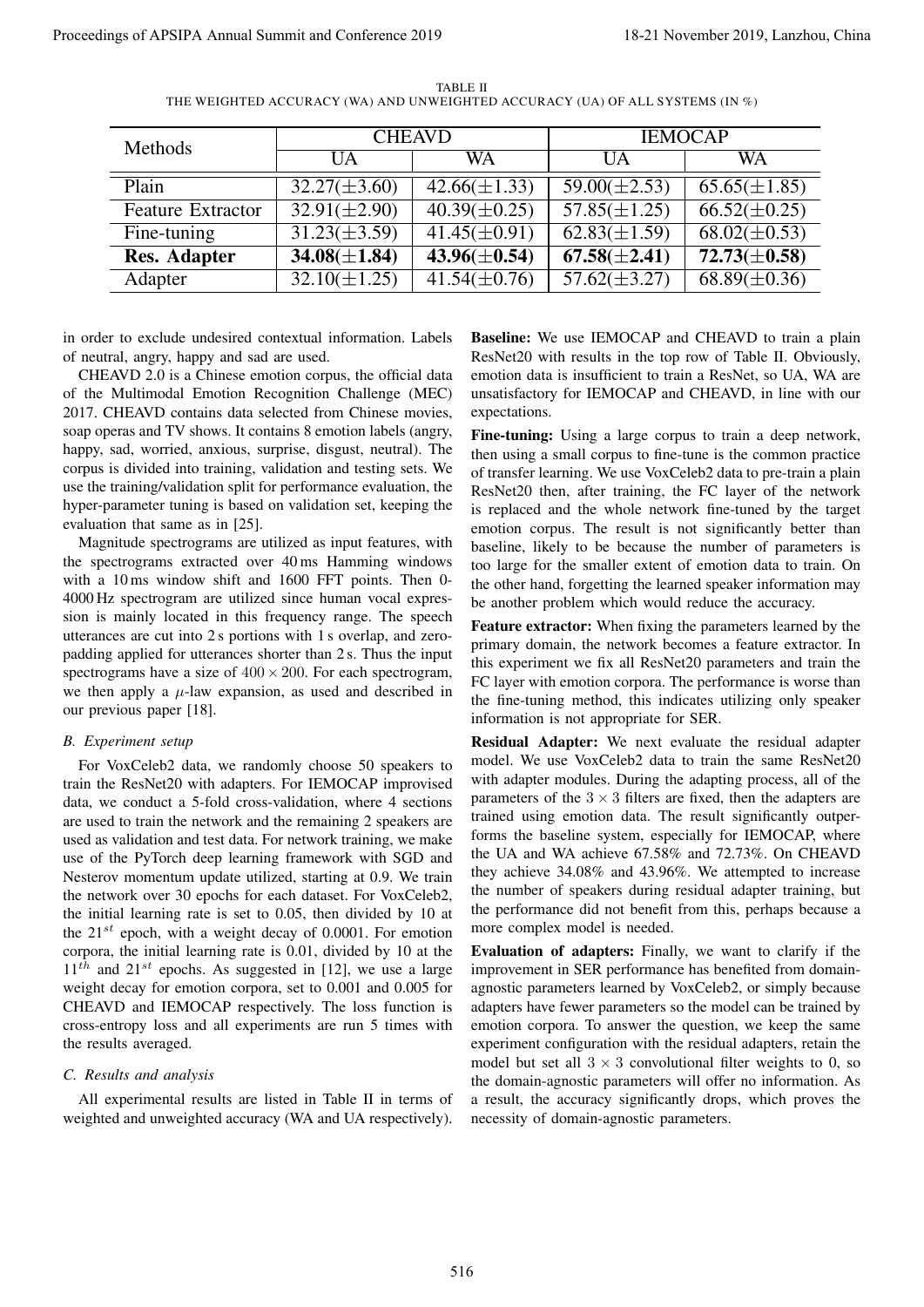| TABLE III                                    |
|----------------------------------------------|
| COMPARISON TO EXISTING MODELS ON IEMOCAP AND |
| CHEAVD $(IN \%)$                             |

| Corpus         | Model                             | UA    | WA    |
|----------------|-----------------------------------|-------|-------|
| <b>IEMOCAP</b> | $\overline{\text{LSTM-ELM}}$ [23] | 63.89 | 62.85 |
|                | CNN-LSTM [21]                     | 62.00 | 67.30 |
|                | CNN-GRU [24]                      | 64.22 | 71.45 |
|                | CNN-Att.pooling [18]              | 66.38 | 70.18 |
|                | <b>Our</b> model                  | 67.58 | 72.73 |
| <b>CHEAVD</b>  | MEC 2017 baseline [26]            | 27.20 | 39.90 |
|                | LSTM-FCN [25]                     | 31.80 | 46.30 |
|                | <b>Our model</b>                  | 34.08 | 43.96 |

#### *D. Comparison to state-of-the-art systems*

We compare our model to some existing published results. The reported models include LSTM-ELM [23], CNNLST-M [21], [25], CNN-GRU [24], we also evaluate the CNN-Att.pooling model in our previous paper [18], their results are listed in Table III. For IEMOCAP, one author [27] reported higher performance, but their model utilized phoneme information, which is different from the above methods. Compared to [25], our method does not exceed their WA but has better UA, indicating that the performance of data-limited small classes is improved. In fact these results show that the proposed residual adapter model can effectively utilize speaker characteristic information from the VoxCeleb2 training data, yet also provide discrimination ability for the SER task. In future we believe there is potential to exploit a deeper network for SER to further improve performance. Proceedings of APSIPA Annual Summit at China 518-21 November 2019, Lanzhou, China 518-21 November 2019, Lanzhou, China 517 November 2019, Lanzhou, China 517 November 2019, Lanzhou, China 517 November 2019, Lanzhou, China

#### V. CONCLUSIONS

This paper has proposed a novel domain adaptation method to transfer the related information from a speaker corpus to an emotion corpus. This method can effectively address the lack large-scale labeled emotion training data by exploiting universal information from VoxCeleb2. Specifically, a residual adapter architecture is designed, in which ResNet20 acts as a universal model for general information extraction, and the adapter module uses limited parameters which focus on modeling the deviation for specific SER tasks. Evaluations on benchmark IEMOCAP and CHEAVD2.0 tasks demonstrate the effectiveness of the proposed domain adaptation method, with overall results outperforming or matching state-of-the-art methods. Furthermore, this method demonstrates the general potential for utilizing speech related large-scale data to improve SER performance.

#### ACKNOWLEDGMENT

The work was supported by the National Natural Science Foundation of China grant no U1613211.

#### **REFERENCES**

[1] S. Latif, R. Rana, S. Younis, J. Qadir, and J. Epps, "Transfer Learning for Improving Speech Emotion Classification Accuracy" in *Proc. of INTERSPEECH 2018,* pp. 257-261.

- [2] P. Song, W. Zheng, S. Ou, Y. Jin, W. Ma, and Y. Yu, "Joint transfer subspace learning and feature selection for cross-corpus speech emotion recognition," in *IEEE International Conference on Acoustics, Speech and Signal Processing (ICASSP),* 2018, pp. 5504-5508.
- [3] B. Zhang, E. M. Provost, and G. Essl, "Cross-corpus acoustic emotion recognition with multi-task learning: Seeking common ground while preserving differences," *IEEE TRANSACTIONS ON AFFECTIVE COM-PUTING,* vol. 10, pp. 85-99, 2019.
- [4] B. Zhang, E. M. Provost, and G. Essl, "Cross-corpus acoustic emotion recognition from singing and speaking: A multi-task learning approach," in *IEEE International Conference on Acoustics, Speech and Signal Processing (ICASSP),* 2016, pp.5805-5809. pp. 257-261.
- [5] J. Deng, Z. Zhang, F. Eyben, and B. Schuller, "Autoencoder-based unsupervised domain adaptation for speech emotion recognition," *IEEE SIGNAL PROCESSING LETTERS,* vol. 21, pp. 1068-1072, 2014.
- [6] J. Deng, X. Xu, Z. Zhang, and S. Fruhholz, "Semisupervised autoencoders for speech emotion recognition," *IEEE/ACM TRANSACTIONS ON AU-DIO, SPEECH, AND LANGUAGE PROCESSING,* vol. 26, pp. 31-43, 2018.
- [7] J. Deng, X. Xu, Z. Zhang, and S. Fruhholz, and B. Schuller, "Universum autoencoder-based domain adaptation for speech emotion recognition," *IEEE SIGNAL PROCESSING LETTERS,* vol. 24, pp. 500-504, 2017.
- [8] Y. Zong, W. Zheng, T. Zhang, and X. Huang, "Cross-corpus speech emotion recognition based on domain-adaptive leastsquares regression," *IEEE SIGNAL PROCESSING LETTERS,* vol. 23, pp. 585-589, 2016.
- [9] N. Liu, Y. Zong, B. Zhang, L. Liu, J. Chen, G. Zhao, and J. Zhu, "Unsupervised cross-corpus speech emotion recognition using domainadaptive subspace learning," in *IEEE International Conference on Acoustics, Speech and Signal Processing (ICASSP),* 2018, pp. 5144-5148.
- [10] K. He, X. Zhang, S. Ren, and J. Sun, "Deep residual learning for image recognition," in *IEEE Conference on Computer Vision and Pattern Recognition (CVPR)* 2016, pp. 770-778.
- [11] S. Parthasarathy and C. Busso, "Ladder networks for emotion recognition: Using unsupervised auxiliary tasks to improve predictions of emotional attributes," in *Proc. of INTERSPEECH*, 2018, pp. 3698-3702.
- [12] S.-A. Rebuff, H. Bilen, and A. Vedaldi, "Learning multiple visual domains with residual adapters," in *Conference on Neural Information Processing Systems (NIPS)* 2017, pp. 506-516.
- [13] J. S. Chung, A. Nagrani, and A. Zisserman, "VoxCeleb2: Deep speaker recognition," in *Proc. of INTERSPEECH,* 2018, pp. 1086-1090.
- [14] Y. Li, J. Tao, L. Chao, W. Bao, and Y. Liu, "Cheavd: a chinese natural emotional audio-visual database," *Journal of Ambient Intelligence and Humanized Computing,* vol. 8, no. 6, pp. 913-924, 2017.
- [15] C. Busso, M. Bulut, C. C. Lee, A. Kazemzadeh, E. Mower, S. Kim, J. N. Chang, S. Lee, and S. S. Narayanan, "IEMOCAP: interactive emotional dyadic motion capture database," *Language Resources and Evaluation,* vol. 42, no. 4, p. 335, 2008.
- [16] R. Xia, J. Deng, B. Schuller, and Y. Liu, "Modeling gender information for emotion recognition using denoising autoencoder," in *IEEE International Conference on Acoustics, Speech and Signal Processing (ICASSP),* 2014, pp. 990-994.
- [17] Z.-Q. Wang and I. Tashev, "Learning utterance-level representations for speech emotion and age/gender recognition using deep neural networks, in *IEEE International Conference on Acoustics, Speech and Signal Processing (ICASSP),* 2017, pp. 5150-5154.
- [18] P. Li, Y. Song, I. McLoughlin, W. Guo, and L. Dai, "An attention pooling based representation learning method for speech emotion recognition," in *Proc. of INTERSPEECH,* 2018.
- [19] S. Ioffe and C. Szegedy, "Batch normalization: Accelerating deep network training by reducing internal covariate shift," *arXiv preprint arXiv:1502.03167,* 2015.
- [20] K. Han, D. Yu, and I. Tashev, "Speech Emotion Recognition using Deep Neural Network and Extreme Learning Machine," in *Proc. of INTERSPEECH,* 2014, pp. 223-227.
- [21] A. Satt, S. Rozenberg, and R. Hoory, "Efficient emotion recognition from speech using deep learning on spectrograms," in *Proc. of INTERSPEECH,* 2017, pp. 1089-1093.
- [22] Z. Aldeneh and E. M. Provost, "Using Regional Saliency for Speech Emotion Recognition," in *IEEE International Conference on Acoustics, Speech and Signal Processing (ICASSP),* 2017, pp. 2741-2745.
- [23] J. Lee and I. Tashev, "High-level Feature Representation using Recurrent Neural Network for Speech Emotion Recognition," in *Proc. of INTER-SPEECH,* 2015, pp. 1537-1540.